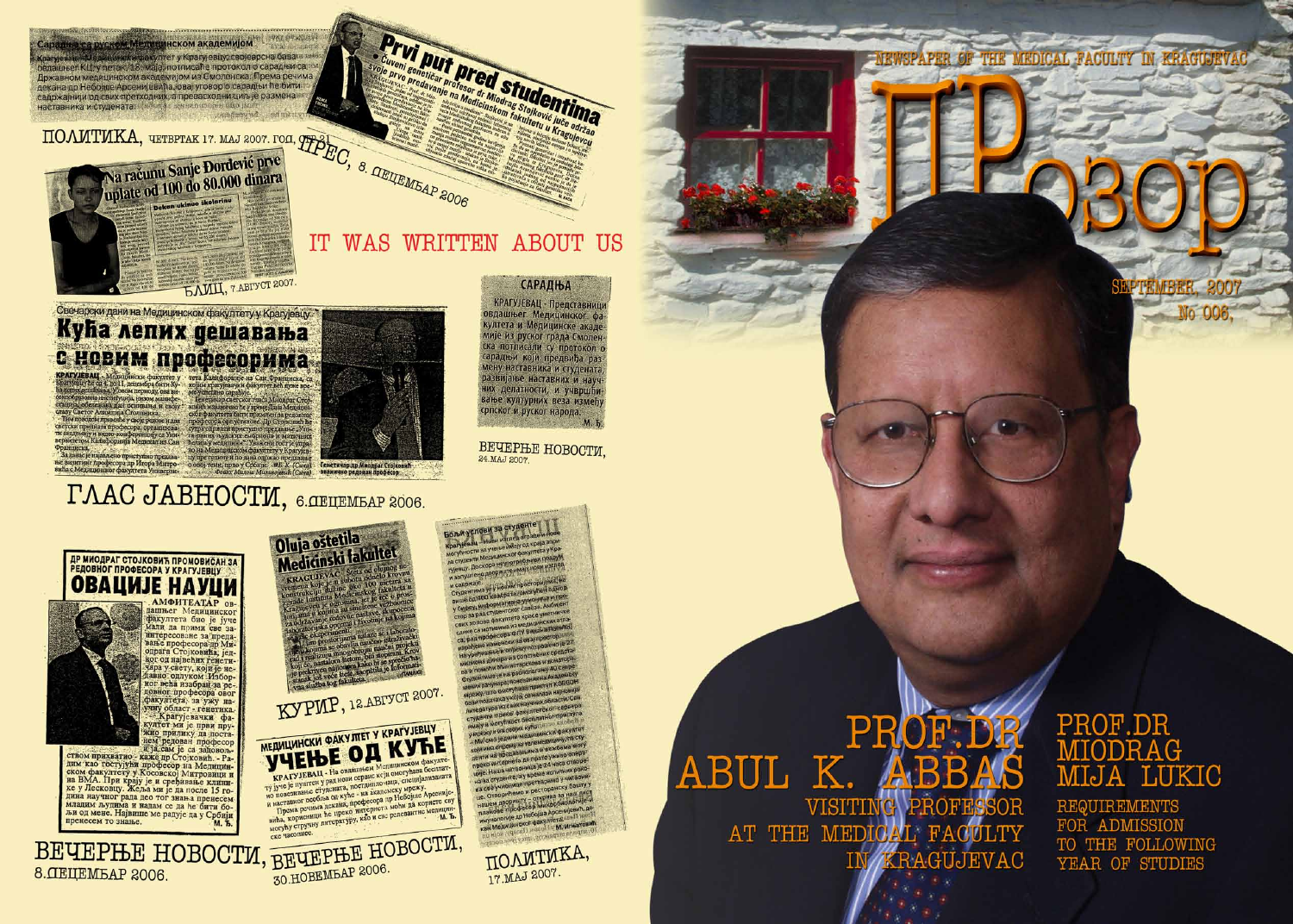We shall invite prof. dr Abul Abbas to be our guest on 16th and 17th September 2007 and award him the title of a visiting professor at the Medical Faculty in Kragujevac thus reinforcing already existing strong collaboration between our Faculty and the School of Medicine, the University of California at San Francisco. Thanks to his world reputation and scientific contribution, prof. dr Abbas will be awarded Honorary Doctorate in the vice-chancellor's office at the University of Kragujevac.

Within his visit, prof. Abbas will give an inaugural lecture for our undergraduate and graduate students and one lecture for members of the Serbian Association of Immunologists.

After prof. Abbas's lecture, prof. Miodrag Lukic, who is one of the world most famous names in the field of Immunology and a full-time professor at the Medical Faculty in

Kragujevac since February 2007, will give a lecture for members of the Serbian Association of Immunologists.

Lectures will be held in the lecture theater of the Medical Faculty in Kragujevac.

### **Abul K. Abbas**

He graduated from the School of Medicine in New Delhi in 1969. He started with his work in the

### VISITING PROFESSOR AT THE MEDICAL FACULTY IN KRAGUJEVAC

USA as a resident, assistant and head of the Department of Pathology in "Peter Bent Brigham Hospital" in Boston in the period from 1969 to 1973. He worked as an assistant in the course in Pathology at Harvard Medical School in 1977 and he became an associate professor at the same department in 1981. He began his work at the School of Medicine, the University of California in 1991 when he became a full-time professor and in 1999, prof. Abbas was appointed as the head of the Department of Pathology at the School of Medicine, the University of California at San Francisco.

Professor Abul Abbas is well-known here and in

the world as one of the most translated authors of textbooks and studies in the field of Immunology and Pathology. Some of his most famous works are: Cellular and Molecular Immunology, Basic Immunology, Pathologic Basis of Disease, etc. He is a member of editorial boards of numerous journals such as: Journal of Immunology, Journal of Pathology, Immunity, Annual Reviews of Pathology. Prof. Abbas is a vice-president of the educational committee of the Federation of Clinical Immunologists, member of scientific and advisory Council in Paolo Alto.

He is a winner of numerous prizes and recognitions in the field of science and education from which the most important are:

# **PROF. DR ABUL K. ABBAS**

from the third year and two exams of their choice from the fourth year: Neurology, Psychiatry, Infectious Diseases, Radiology, Dermatovenerology, Nuclear Medicine or Epidemiology.

**b)** Students that have attended the course in Pharmacology with Toxicology in the fourth year of studies must pass all exams from the third year, Pharmacology with Toxicology and one exam of their choice from the fourth year of studies from the following: Neurology, Psychiatry, Infectious Diseases, Radiology, Dermatovenerology or Epidemiology.

### **5. FOR ADMISSION TO THE SIXTH YEAR OF STUDIES**

Student may enroll in the sixth year of studies if he/she has passed at least half of the exams in all courses.

### **REQUIREMENTS FOR ADMISSION TO THE FOL-LOWING YEAR OF STUDIES AT THE MAJOR FOR A SENIOR MEDICAL TECHNICIAN IN THE ACADEMIC YEAR 2007/2008**

### **1. FOR ADMISSION TO THE SECOND YEAR OF STUDIES**

- **a)** Student may enroll in the third block of studies in the status of a student that is financed from the budget if he/she has passed all exams from the previous two blocks and won 60 ECTS.
- **b)** Student that is financed by himself/herself may enroll in the third block of studies if he/she has passed obligatory courses from the previous two blocks except Human Genetics or Histology with Embryology, that is, if he/she has won at least 37 ECTS.

### **2. FOR ADMISSION TO THE THIRD YEAR OF STUDIES**

- **a)** For admission to the third year of studies in the status of a student that is financed from the budget: Student must pass all exams from the previous year of studies.
- **b)** For admission to the third year of studies in the status of a student that is financed by himself/herself:

### **AT GENERAL MAJOR**

Student may enroll in the third year of studies if he/she has passed exams in courses: Internal Medicine and Surgery

### **AT THE MAJOR FOR A PHYSIOTHERAPEUTIC TECHNICIAN**

Student may enroll in the third year of studies if he/she has passed exams in courses: General Physical Therapy and Clinical Kinesiology.

### **AT THE MAJOR FOR A PHARMACEUTICAL TECHNICIAN**

Student may enroll in the third year of studies if he/she has passed exams in courses: Essentials of Clinical Medicine, Essentials of Pharmacology and Clinical Pharmacology.

### **REQUIREMENTS FOR ADMISSION TO THE FOL-LOWING YEAR OF STUDIES AT THE MAJOR FOR A SENIOR MEDICAL TECHNICIAN IN THE ACADEMIC YEAR 2008/2009**

### **1. FOR ADMISSION TO THE SECOND YEAR OF STUDIES**

**a)** Student may enroll in the third block of studies in the status of a student that is financed from the budget if he/she has passed all exams from the previous two blocks and won 60 ECTS.

**b)** Student that is financed by himself/herself may enroll in the third block of studies if he/she has passed obligatory courses from the previous two blocks except Human Genetics or Histology with Embryology, that is, if he/she has won at least 37 ECTS.

### **2. FOR ADMISSION TO THE THIRD YEAR OF STUDIES**

**a)** Student may enroll in the fifth block of studies in the status of a student that is financed from the budget if he/she has passed all exams from the previous two blocks and won 60 ECTS.

**b)** Student that is financed by himself/herself may enroll in the fifth block of studies if he/she has passed obligatory courses from the previous two blocks except Microbiology and Immunology, that is, if he/she has won at least 37 ECTS.

### **REQUIREMENTS FOR ADMISSION TO THE FOL-LOWING YEAR OF STUDIES AT THE MAJOR FOR A MASTER OF PHARMACY IN THE ACA-DEMIC YEAR 2007/2008 AND 2008/2009**

Requirements for admission of students to the following year of studies at the major for a master of pharmacy are determined according to the Law on Higher Education of the Republic of Serbia.

CREATED BY PR TEIM OF MEDICAL FACULTY Svetozara Markovica 69 34 000 Kragujevac, tel. +381(0)34 306 800 e-mail: upis@medf.kg.ac.yu, www.medf.kg.ac.yu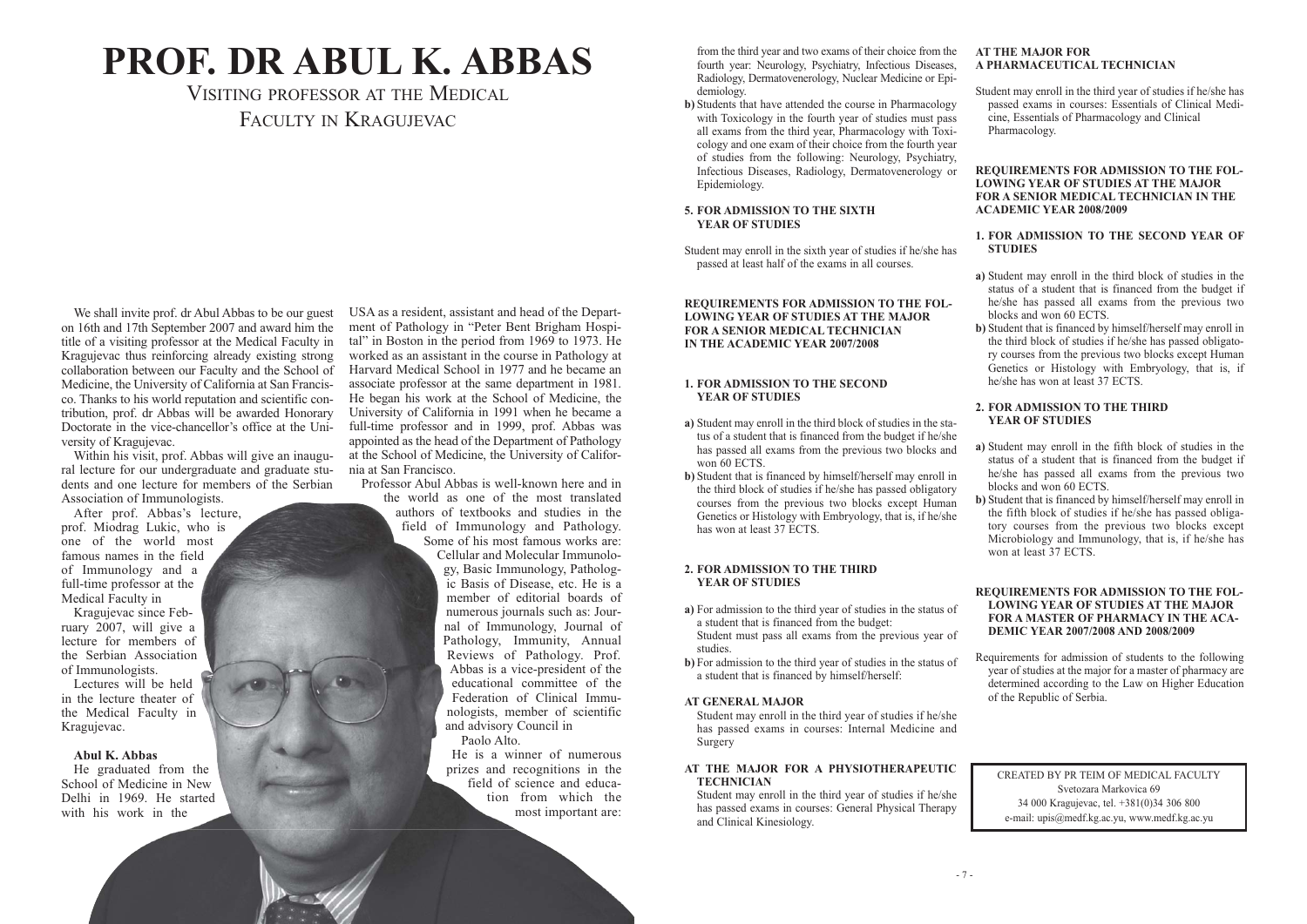Dr Miodrag Lukic was born in Belgrade on 17th December 1943. He graduated from the Medical Faculty in Belgrade in 1966. He defended his master's thesis in the field of Immunology in 1972 and he defended his doctoral dissertation in the same field at the Medical Faculty in Belgrade in 1976. He finished his specialist's studies in Clinical Immunology at the Medical Faculty in Belgrade. He worked as an assistant professor at the Medical Faculty in Belgrade from 1975 to 1989 and after that as an associate professor in the course in Microbiology and Immunology. He was a vice-dean for scientific research at the Medical Faculty in Belgrade in the period from 1988 to 1989. He

worked as a full-time professor in the course in Microbiology at the School of Medicine in Kuwait in the period from 1989 to 1991. Since 1992, he has worked as a full-time professor in the course in Medical Microbiology at the Faculty of Medicine, the UEA University in Al Ain. He has been the head of the Department of Medical Microbiology and vice-dean for scientific research at the same Faculty since 2000.

> Dr Miodrag Lukic is a member of editorial boards of numerous journals: European Journal of Immunology (1985-90), Emirates Medical Journal (2000-), Molecular Immunology (2002), Cellular Immunology (2005) etc. He was presiding over many international congresses, participating in and leading a great number of projects in the country and abroad. He is a winner of several international scholarships and research grants from which the most important are Fulbright grant from 1973 to 1974, HIH/FDA grant from 1978 to 1980, etc.



# **PROF. DR MIODRAG MIJA LUKIC**

The Medical Faculty, the University of Kragujevac was founded on 9th December 1977, on the day of Saint Alimpius Stylite that is celebrated by our Faculty as Patron Saint's Day. This year our Faculty celebrates its own great jubilee- thirty years of work.

The Medical Faculty presented through figures:

- 2300 undergraduate students
- 3 majors: for a doctor of medicine, for a master of
- pharmacy, for a senior medical technician
- 493 graduate students
- (318 students at doctoral studies)
- 105 professors
- 76 associates
- 12 teaching bases
- 11 faculties in the country and abroad
- 46 seminars of continued education

Since September 2006, the Medical Faculty in Kragujevac has organized the academic integrated studies which means that all courses last for one semester. Studies at the major for a doctor of medicine consist of 12 blocks. From 50 courses, 35 are obligatory and 15 are elective courses.

We are one modern Serbian Faculty that has collaboration with the most prestigious institutions in the country and abroad, from which the most important are MMA, UCSF School of Medicine, Smolensk State Medical Academy.

We are the first Faculty in the country that has established doctoral academic studies. We have 9 majors at these studies and special commission controls the teaching quality at all majors.

The Medical Faculty in Kragujevac is the only Faculty in the country that has its own international journal "MEDICUS". The editorial board of the journal is international and it consists of editors from seven countries. "MEDICUS" was registered in 1999, the first copy was published in 2000 and it got the status of international journal in spring 2005.